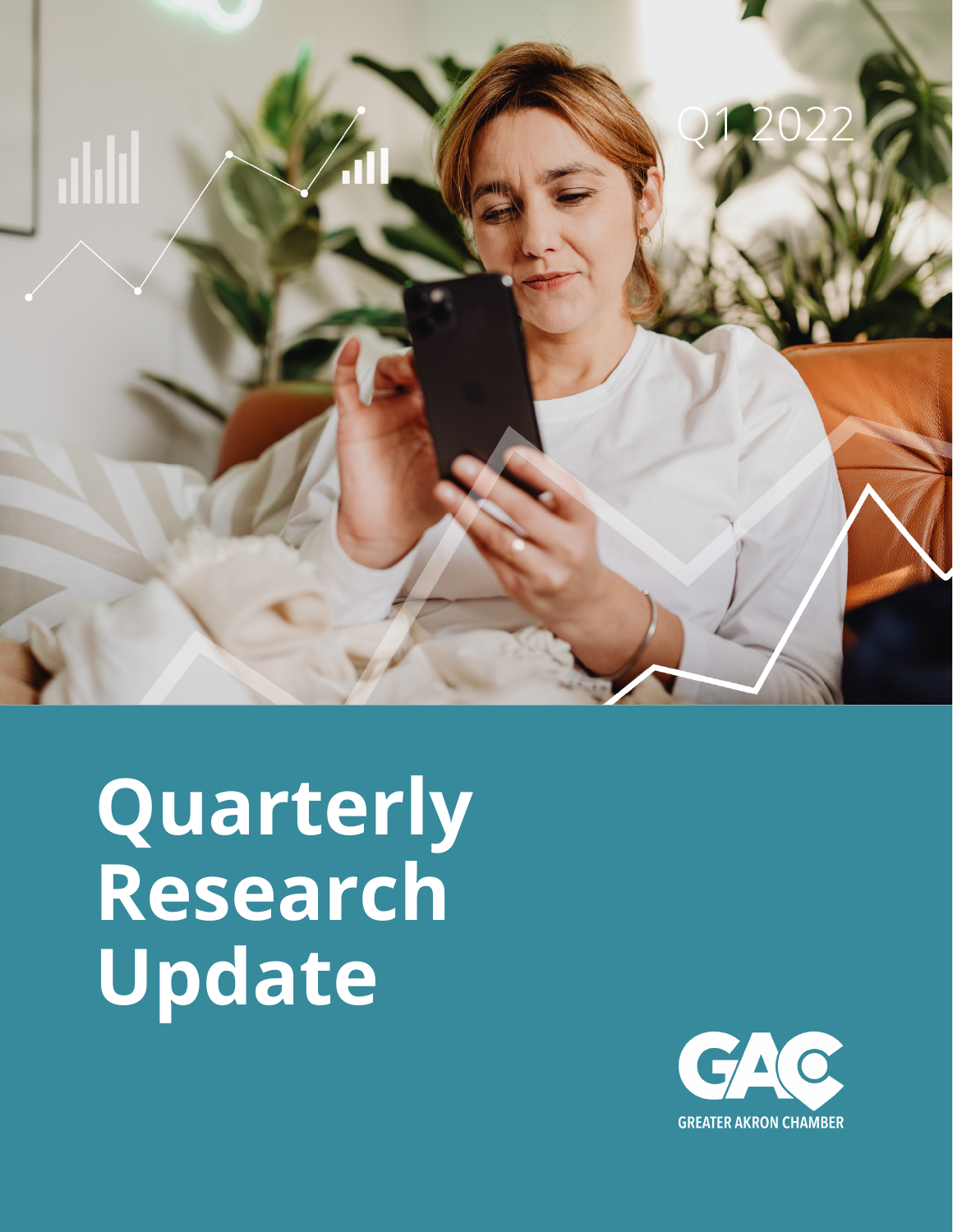## **A win for Ohio. A win for Greater Akron.**

On January 21st, Intel made public its plans to make our state its hub for semiconductor manufacturing.

## With an initial investment of \$20,000,000,000 that could increase to \$100,000,000,000, Intel would drive Ohio to become the largest center for semiconductor manufacturing in the world.

Semiconductor chips are increasingly ubiquitous in our daily lives, as cars, phones, computers, refrigerators, electrical grids, and an endless list of other products add additional functionality that require these chips to operate. A single new car may have over 100 of these fingernail-sized chips alone. Over 1,000,000,000,000 chips are produced each year globally, and demand is increasing.

The COVID-19 pandemic created a nightmare of a global supply chain disruption, and semiconductor chip supply has not kept up with increases in demand. The result is that product manufacturers can't complete their products without these chips, production is stalled, factories partially close, and profits and wages are lost. Adding chip manufacturing capacity in the U.S. will help fuel recovery and growth in manufacturing and other downstream industries that make up a significant portion of our economy. [According to JobsOhio,](https://www.jobsohio.com/intel-in-ohio/) this Intel project is expected to add \$2.8 billion to Ohio's annual gross state product (\$675 billion in 2020).

And beyond economic output, this investment is a big job creator. New direct permanent jobs estimated in this initial phase are 3,000 averaging \$135,000 per year.

In addition to economic recovery and job creation, Intel's investment includes a big prize for our institutions of higher-education – which Intel will rely on to produce top talent. Intel's University Research & Collaboration Office (URC) has issued an RFP for new, multi-institution research and education programming, and intends to fund \$50 million in grants and other investments over the next ten years. Furthermore, Intel will invest an additional \$50 million (to be matched by yet another \$50 million by the National Science Foundation), for a total of \$150 million in grants and other funding opportunities in the space of education and research.

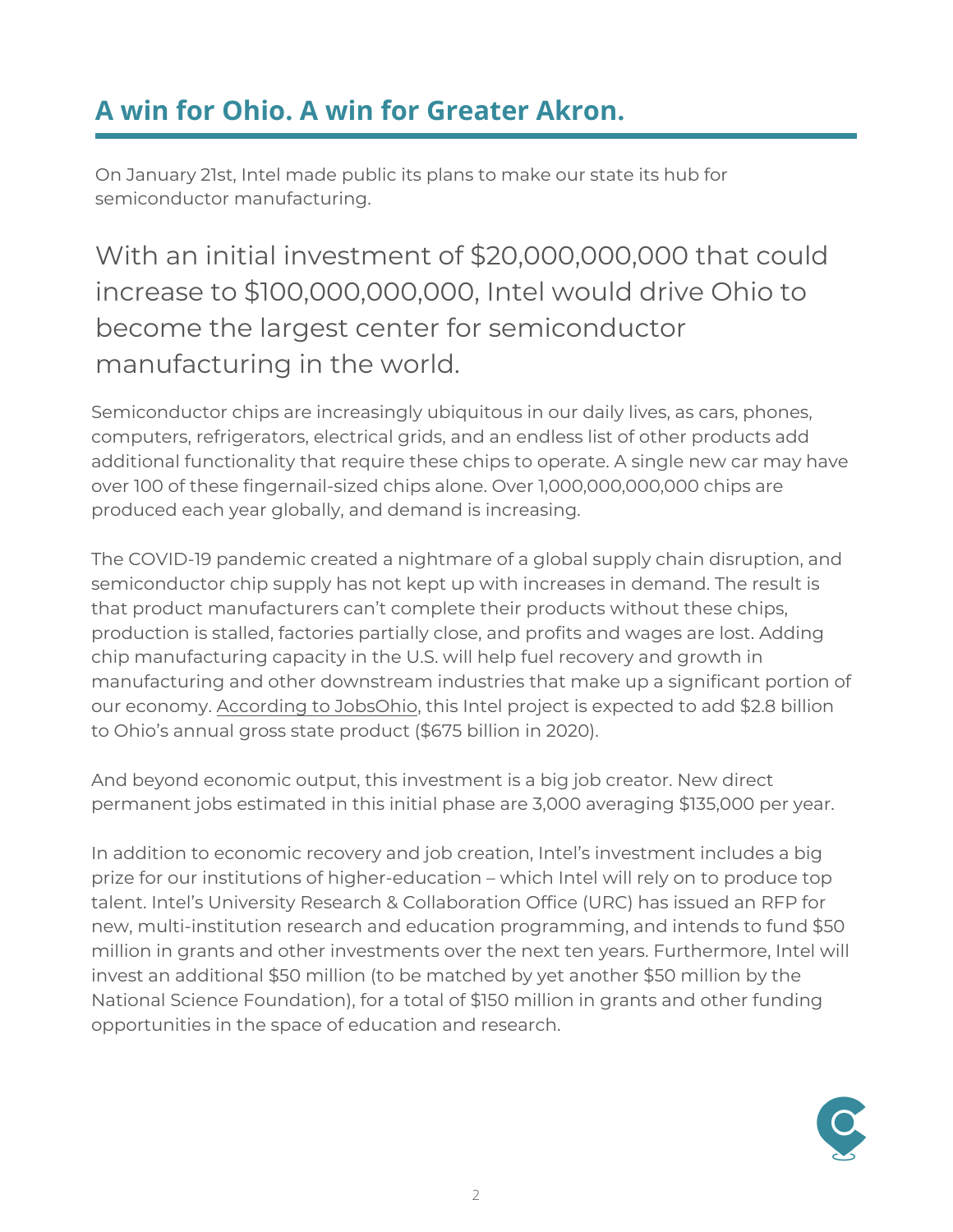Beyond Intel, this focus on increased production of STEM talent will benefit a broad mix of Ohio employers. This new supply of critical talent will be important for the state. We'll also benefit in Greater Akron, but will need to be mindful of retaining current talent as opportunity for thousands of well-paying jobs just 90 minutes to the south will require us to strengthen connections between employers and students in our region before their graduation. As we compete to retain this talent, we'll need to better leverage our region's attractive low cost of living and quality of life, and add vibrancy to Downtown Akron and the region's other job hubs, neighborhoods, and business districts.

The site for Intel's new semiconductor factory is Licking County, Ohio, about 100 miles southwest of Downtown Akron, and is on about 1,000 acres of land. That's about 1.5 square miles of contiguous space. While we evaluated the options, Greater Akron and NEO did not have an option that qualified for consideration. However, there will be benefit to our region from related attraction, expansion and supplier and end user opportunities.

Suppliers from Engineering Services, Freight Trucking, Machine Shops, Industrial Machinery Wholesalers, Plastic Material and Resin Manufacturing, and more, have a big new customer moving in just 90 minutes away. Buyers in all sorts of different manufacturing and end-product production, distribution, and sales will have better access to chip supplies. According to JobsOhio, "more than 140 existing Ohio businesses across the state are already Intel suppliers," and Intel's investment will catalyze growth to further support the supply chain.

#### **For employers interested in becoming a supplier to Intel, read [more](https://www.intel.com/content/www/us/en/support/articles/000015140/programs/intel-corporation.html) here.**

Intel's investment is a win for Ohio, and a win for Greater Akron. As we work to develop approaches to best leverage this opportunity for Greater Akron, we'd like to know if your company is heavily connected to the supply or demand of chips or if you have insight and experience that may aid our efforts. If so, reach out – we'd like to talk with you!

Brian Anderson Sr. Director of Research

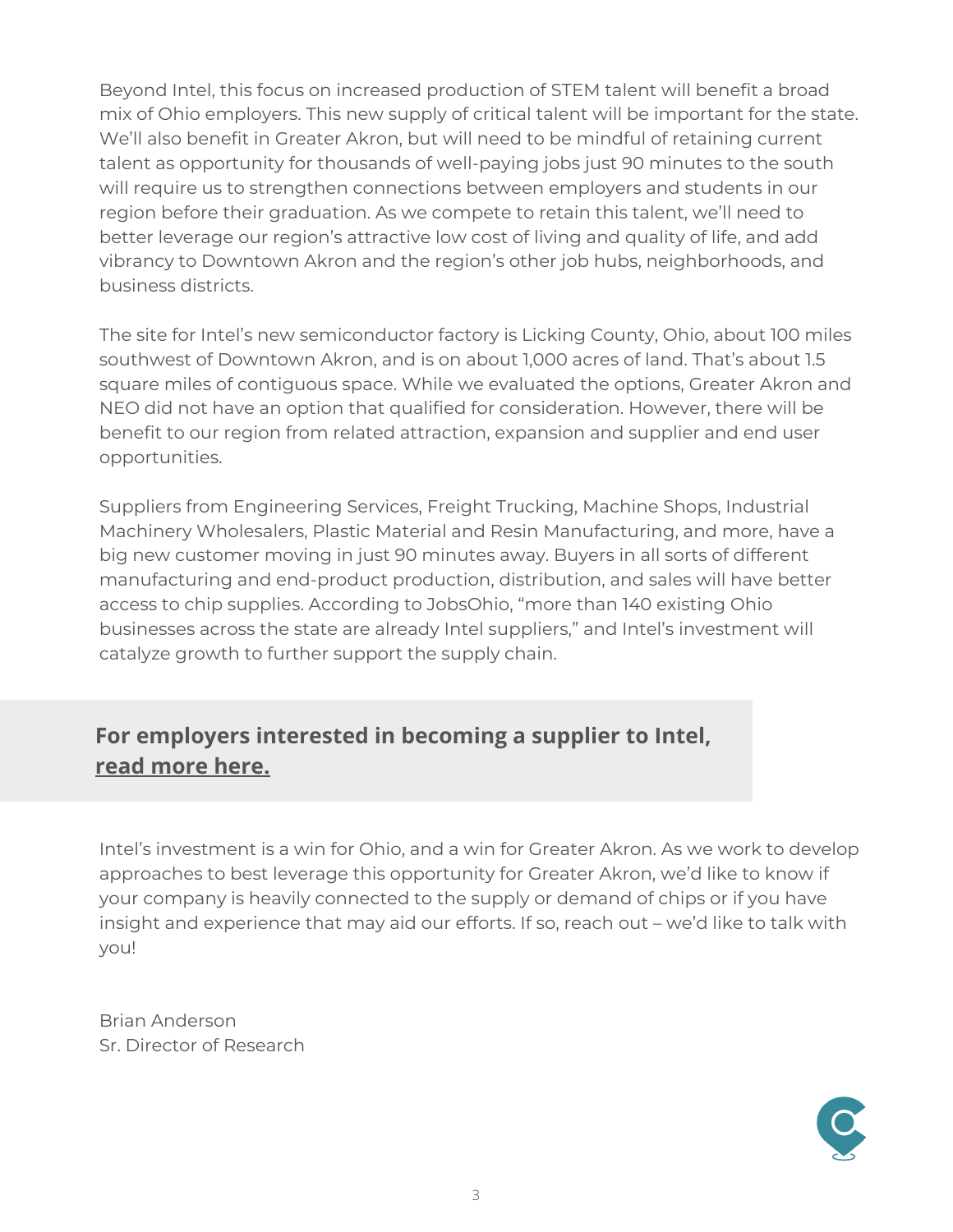### **In This Issue**

Every quarter, your Greater Akron Chamber analyzes key economic indicators important to understanding the regional economy and our standing relative to metropolitan peers. This report covers data collected in Q1 2022.

In this issue, we analyze innovation data to understand how Greater Akron is better positioned to capitalized on recent investments, insights from our Q1 2022 Pulse Survey, return to work data from regional employers, and trends in employment challenges.

If this kind of information is something you would like to connect your brand and audiences with, contact us for more information about sponsorship and custom distribution of this report.



#### Akron MSA [Innovation](#page-4-0)

How Greater Akron is positioned to capitalize on regional and state investment.



#### **Business [Sentiment](#page-6-0)**

Employment trends compared to perceived revenue trends over the next quarter.



#### [Return-to-Work](#page-7-0) Insights

A brief overview of return to work statistics from the region's employers.



#### [Employment](#page-7-0) **Challenges**

Get a deeper analysis around hiring data in the region.

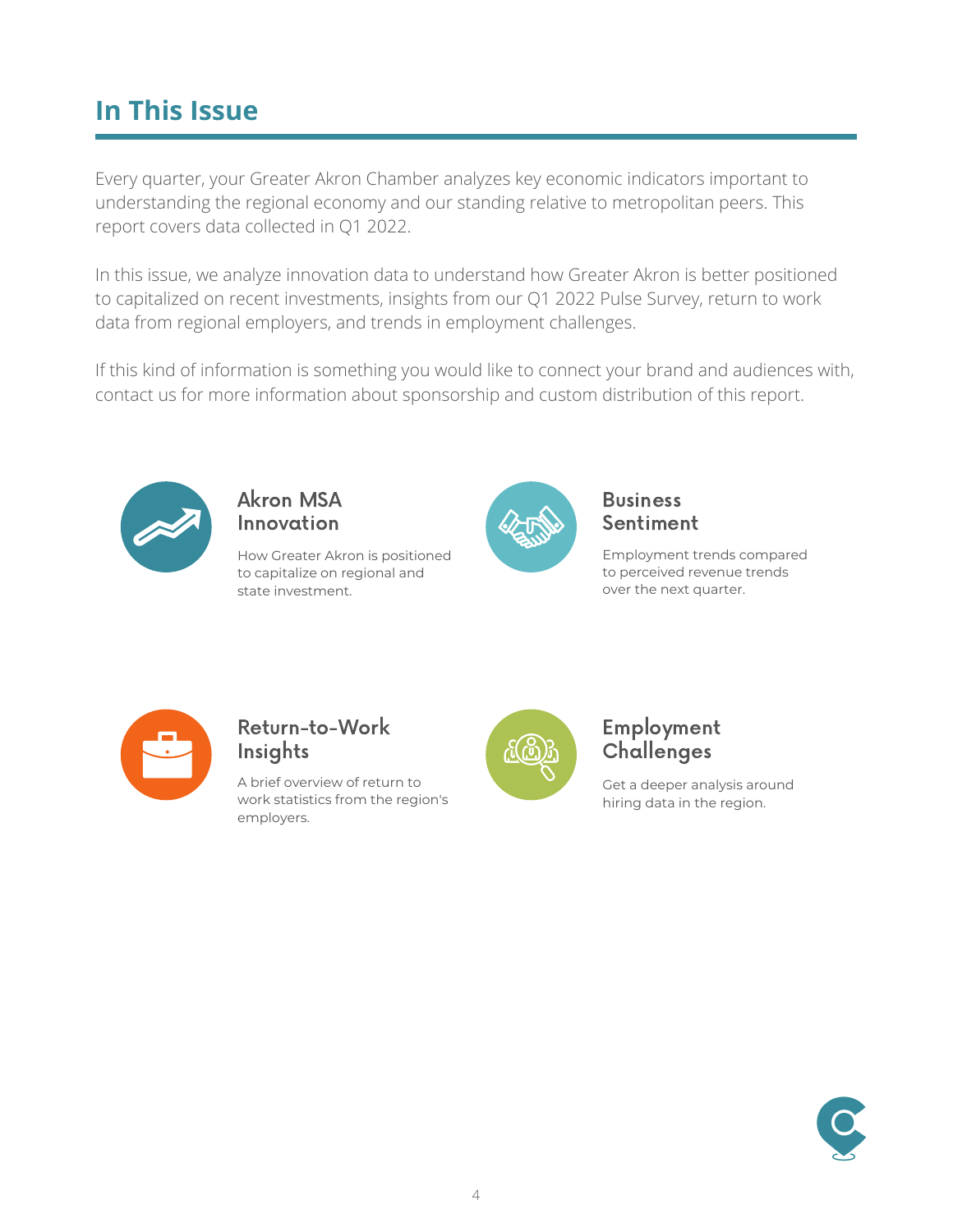## <span id="page-4-0"></span>**Akron MSA Innovation**

### Population with Advanced Degrees

A region like Greater Akron can better capitalize on investments like Intel's the the more innovative it is. Innovation is fueled by specialized expertise and produced in the form of commercially-relevant new ideas, products, processes, and so on. These can be measured by a highly educated population and the generation of intellectual property (i.e., the production of patents), respectively. Key institutional drivers of innovation in the region are The University of Akron, Kent State University, and Bounce Innovation Hub.

In 2020, 58,016 people over the age of 25 held advanced degrees in the Akron metropolitan statistical area (MSA). This represents a nearly 13.5% increase since 2015 and results in 8.3% of our region's population with advanced degrees -- 4th best in our metropolitan peer group.



Source: U.S. Census Bureau, American Community Survey, Table S1501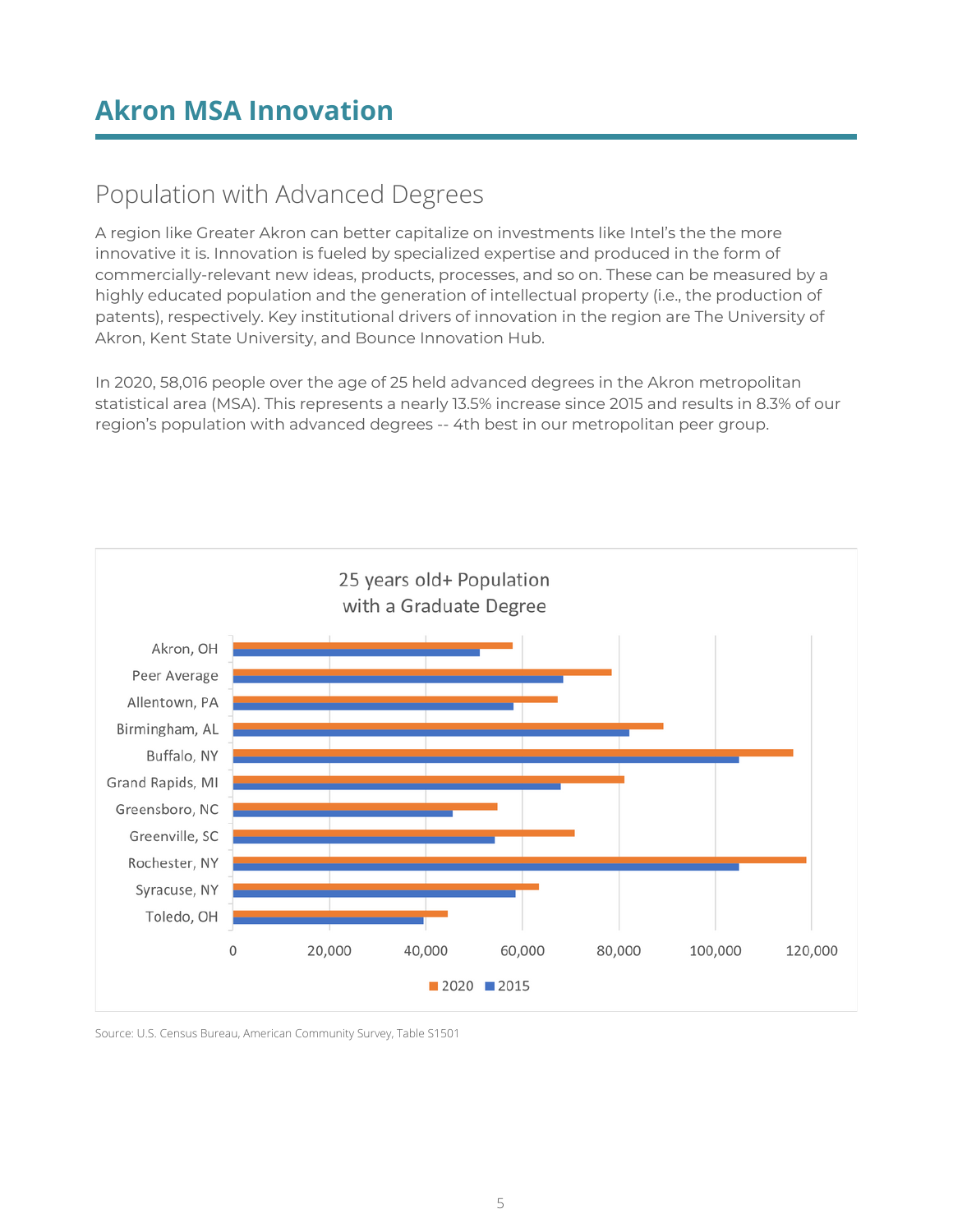#### Patents

Akron MSA has consistently performed in the top half of total patents awarded in its metropolitan peer group. In 2018, 2019, and 2021 it ranked 5th of 10, and in 2020 ranked 3rd of 10 with 448 patents granted. Compared to the relative size of Akron MSA (8th of 10 in population), these results show disproportional success in intellectual property generation.



Source: USPTO Patents View

### Innovation District

Our region is leveraging its innovation assets to pursue an exciting opportunity under the State of Ohio's Innovation District initiatives. The Greater Akron Chamber is developing a proposal to fund several project totaling about \$30 million to establish a Polymer & Advanced Materials Innovation District in Greater Akron. This innovation district would capitalize on the world-class R&D capabilities at The University of Akron (ranked #1 globally in polymer science and plastics engineering) and Kent State University (designated an elite R-1 research institution and home to the Advanced Materials and Liquid Crystal Institute); enhance the place-making of Bounce Innovation Hub in providing a dedicated, destination space for polymer, advanced materials, and other hard-tech startups in Downtown Akron; and bolster workforce development initiatives to ensure that current and future polymer and advanced materials companies can access the talent they need to establish, operate, and thrive in our region.

**For more information on Innovation Districts in Cincinnati, Cleveland, and Columbus, click [here.](https://www.jobsohio.com/blog/innovation-districts-transforming-healthcare-and-technology-thrive-in-ohio/)**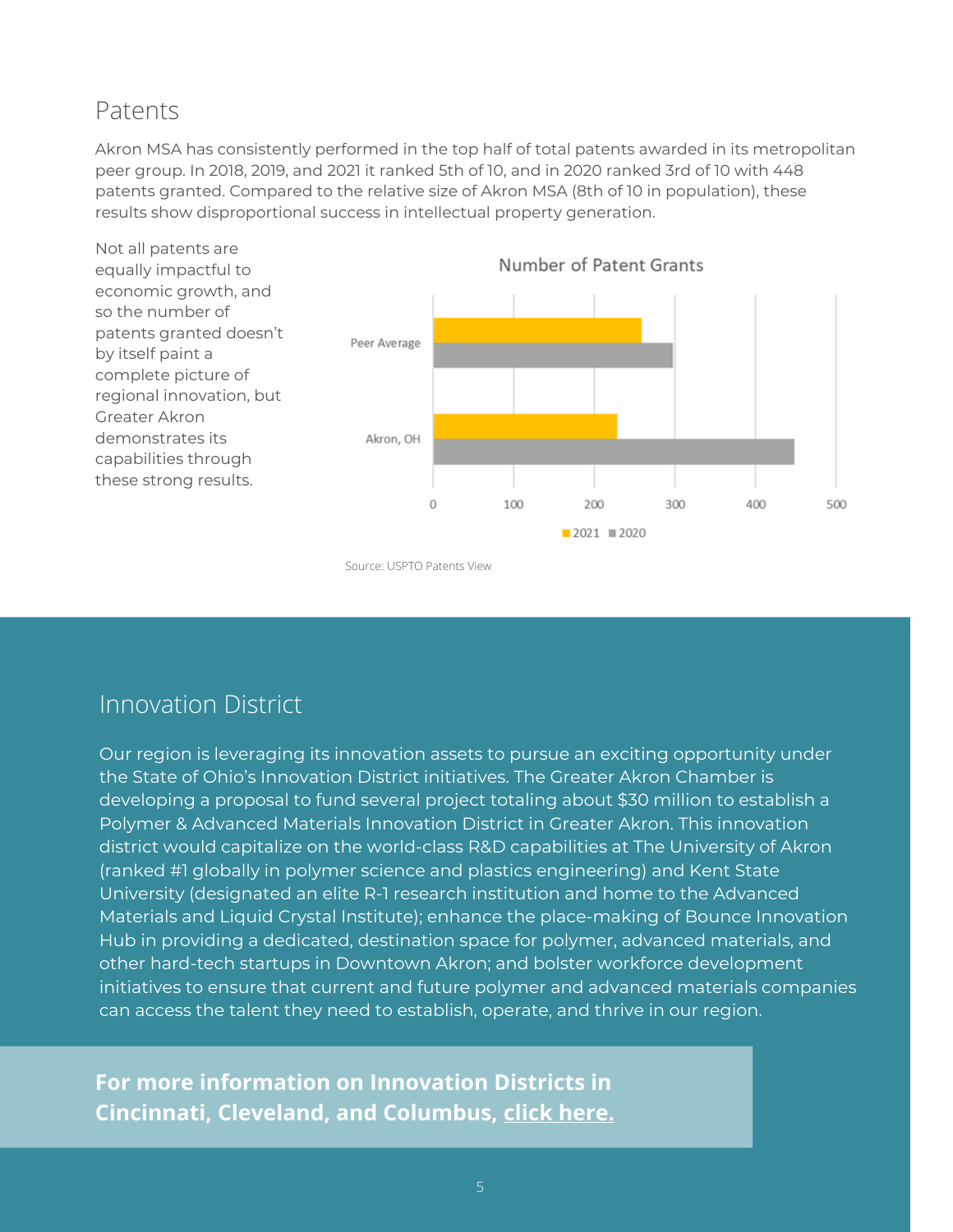### <span id="page-6-0"></span>**Q1 2022 Pulse Survey Insights**

#### Business Sentiment

Employment increase over the past quarter was positive but fell short of the lofty expectations indicated in our previous quarterly survey: 46% of respondents had predicted a slight or significant increase in their number of employees, and 37% subsequently realized that increase. This continued optimism and demand for hiring will continue to drive regional workforce development efforts for the foreseeable future.

For the coming quarter, forecasts remain optimistic. 45% of participants expect increases in their number of employees, while 50% expect their employee count will remain static.





Source: GAC Q2 2022 Pulse Survey

Meanwhile, reported revenue change from last quarter was higher than expected, with the largest difference being on the high end of the spectrum: 15% of respondents experienced significant increases in revenue, whereas only 8% forecasted this to occur. 8% of respondents expected to record significant decreases in revenue this quarter, but only 6% did. Predictions for the coming quarter do not include significant decreases; 73% of participants foresee at least some upcoming increase in revenue.





As in previous quarters, sentiment towards the Greater Akron region as a place to do business is very positive. 77% of respondents believe that the area is an extremely good or somewhat good place for business, while only 4% have a negative perspective, describing it as somewhat bad. What business owners find attractive in the Greater Akron Region is a sense of being local here and finding community as well as support from the local government and business associations. Participants mention having a personal sense of place and belonging here paired with several economic opportunity factors that help their own business.

Source: GAC Q2 2022 Pulse Survey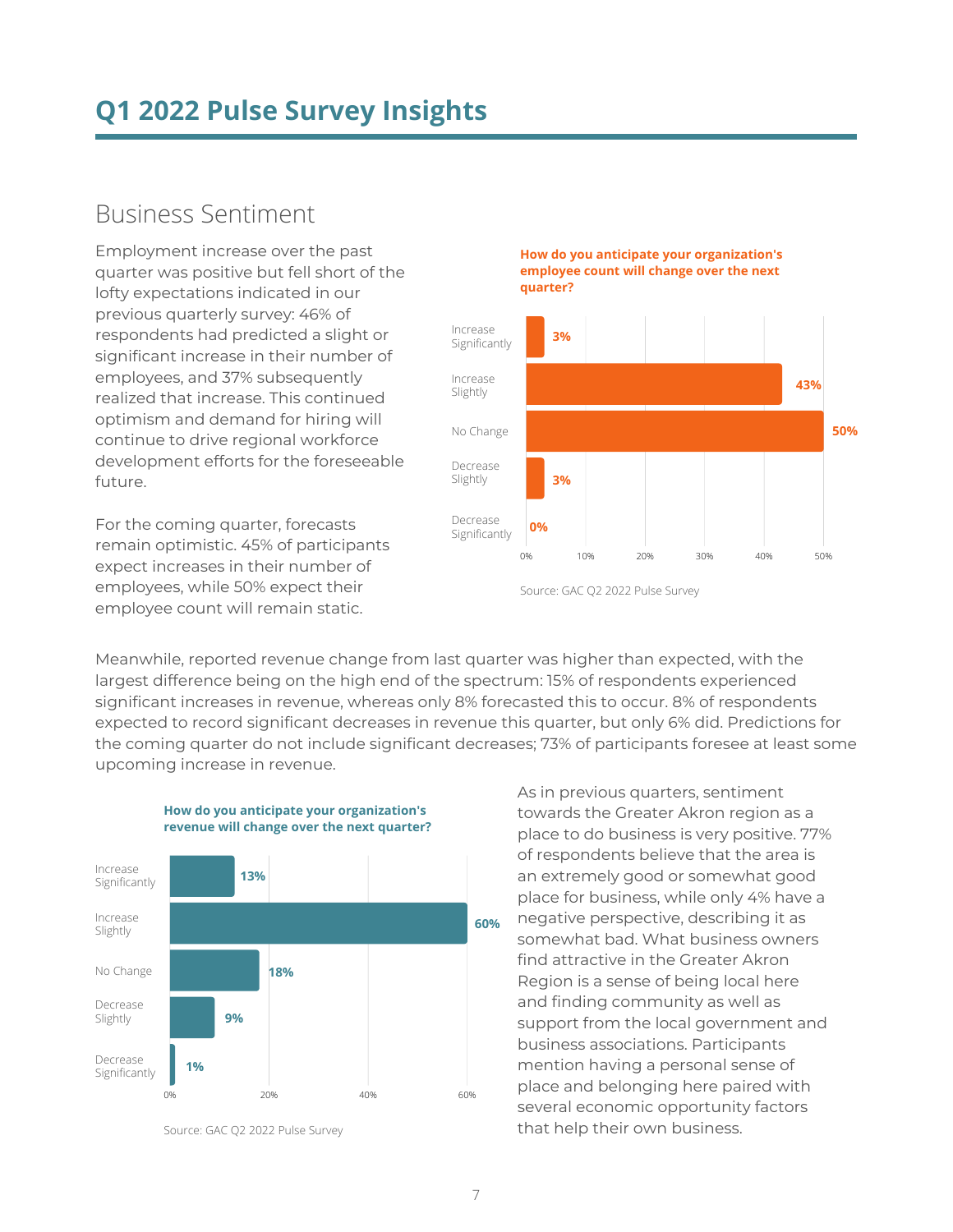<span id="page-7-0"></span>Top pain points include finding, hiring and retaining employees, finding new customers or clients, and disruptions in the supply chain. Respondents see the following as critical drivers of the regional economy: growth and recovery of small businesses, workforce & talent development and finally attracting new businesses to the region.

#### COVID-19 Sentiment

There has been a clear shift in trending top COVID concerns. Concern about returning to prepandemic levels of business have increased, while concern about virus spread among employees and/or customers has decreased. That is, COVID is becoming increasingly an economic rather than health concern.

#### Return to Work

Whereas in the past quarter a majority of participants reported having their employees back on site, by this quarter there has been a significant change towards a hybrid work model. Last quarter, 71% of participants indicated that their workers were working fully on site, while 18% had adopted a partial/flexible work model and 9% had a fully remote arrangement. In contrast, only about half of the current participants reported that their employees are working fully remote while another half adopted a flexible arrangement. As a caveat, these statistics are only reflective of the businesses who participated in our survey and of their specific demographic characteristics.

### Employment Challenges



A majority of participants (75%) have struggled with hiring in the past quarter, despite the fact that they are looking to hire for positions requiring little (35%) or no past work experience (35%). Almost half of all participants have tried to fill 1-5 positions in the past quarter, and another 12% have tried to hire into 10 positions or more. In terms of the level of education being sought, a majority of 38% of respondents are trying to employ high school graduates. This is despite the fact that, according to the US Census, 16,523 residents of the Akron MSA are unemployed as of February 2022.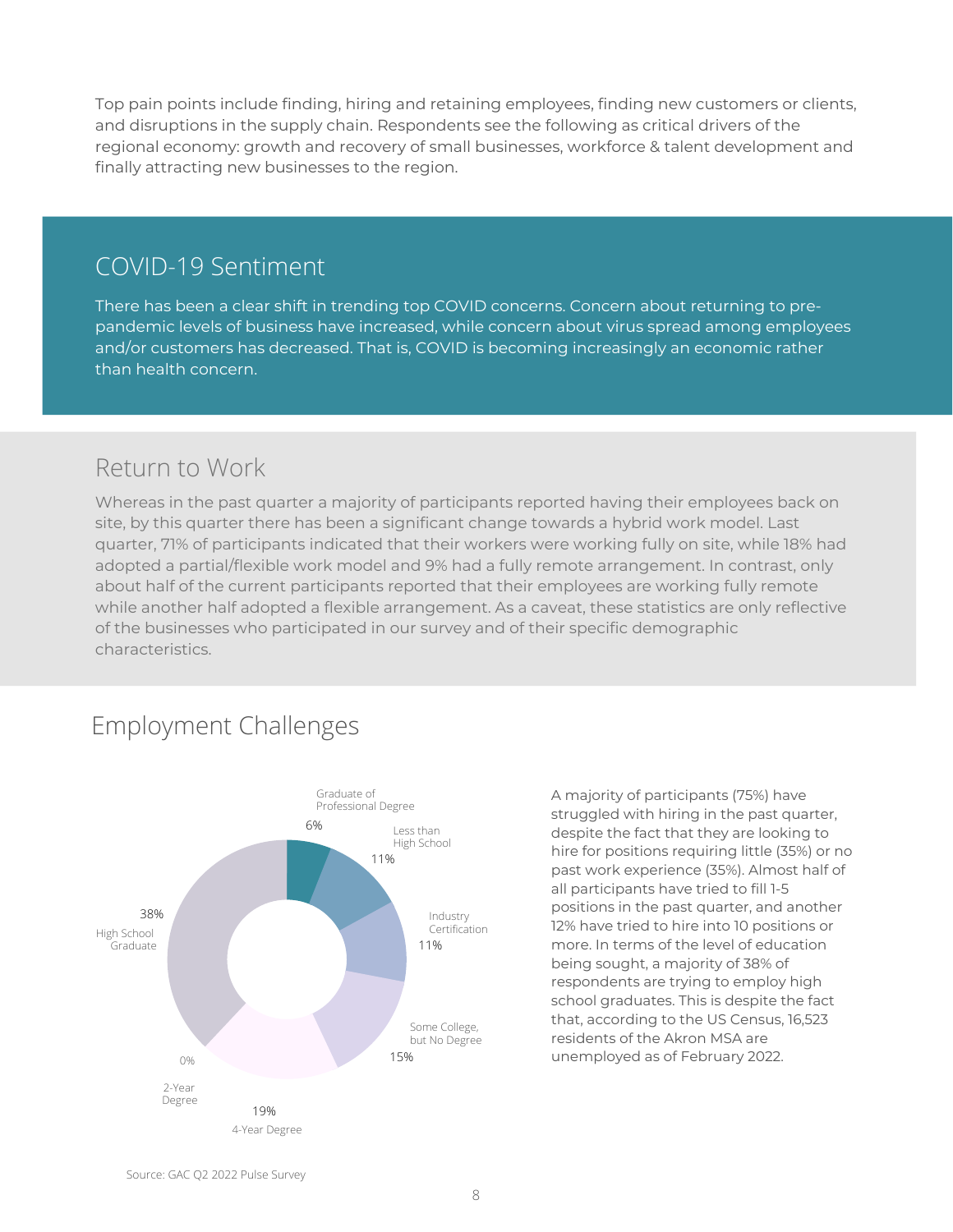### **How does all this tie in?**

One message to take home from the intersection of the survey topics explored above is that, while the negative effects and concerns about the impact of the pandemic seem to be winding down, a new major issue had surfaced in the shape of struggles with hiring and a lack of sufficient workforce. Business leaders appear confident about their current and future revenue growth and employment growth. Yet the question remains: what is sufficient in terms of workforce attraction approaches in order for businesses to reach their employee needs and goals? Furthermore, what is competitive to drawing in the best job candidates as well as retaining current and future employees?

Perhaps potential employees can be attracted into so-amenable jobs by providing more hybrid and remote work opportunities than before. Of course, not all local Akron MSA business leaders can afford to hire according to a hybrid or fully remote work model. But certain major sectors of the Greater Akron Region employer base can provide hybrid to fully remote opportunities and would profit from doing so. The remote job market has taken a new shape during the pandemic and it comes with new opportunities, and some new challenges as well. To be a competitive employer in this domain, one now has to think on a national level and compete with other employers across the United States and beyond.

On the other hand, there is a substantial proportion of Akron MSA employers that require on-site work by the nature of their trade. These business leaders may be able to take a different approach and work towards a more flexible model of return-towork. Would giving employees various benefits and accommodations draw them in more than the traditional work schedule and work environment? As opposed to a conventional 8-5 work schedule, allowing for early or evening hours and family time might be just the right differentiating factor that leads to success in hiring reliable, dedicated employees.

#### Further Resources and Information

|  | <b>National Small Business Sentiment</b> |
|--|------------------------------------------|
|--|------------------------------------------|

The Next Normal: Emerging Stronger from the [Coronavirus](https://www.mckinsey.com/featured-insights/coronavirus-leading-through-the-crisis) Pandemic

How To Play The New Talent Game and Win Back [Workers](https://www.mckinsey.com/business-functions/people-and-organizational-performance/our-insights/gone-for-now-or-gone-for-good-how-to-play-the-new-talent-game-and-win-back-workers)

Where are the Workers [\(Northeast](https://www.thefundneo.org/watw/#:~:text=The%20Where%20are%20the%20Workers,Workforce%20Area%20Council%20of%20Governments.) Ohio)?

[OhioMeansJobs](https://ohiomeansjobs.ohio.gov/for-employers) – Toolbox for Recruiters & Employers

Adding Flexibility in [Non-Remote](https://blog.shrm.org/blog/the-remote-work-gap-how-to-add-flexibility-in-a-non-flexible-industry-or-jo) Industries or Occupations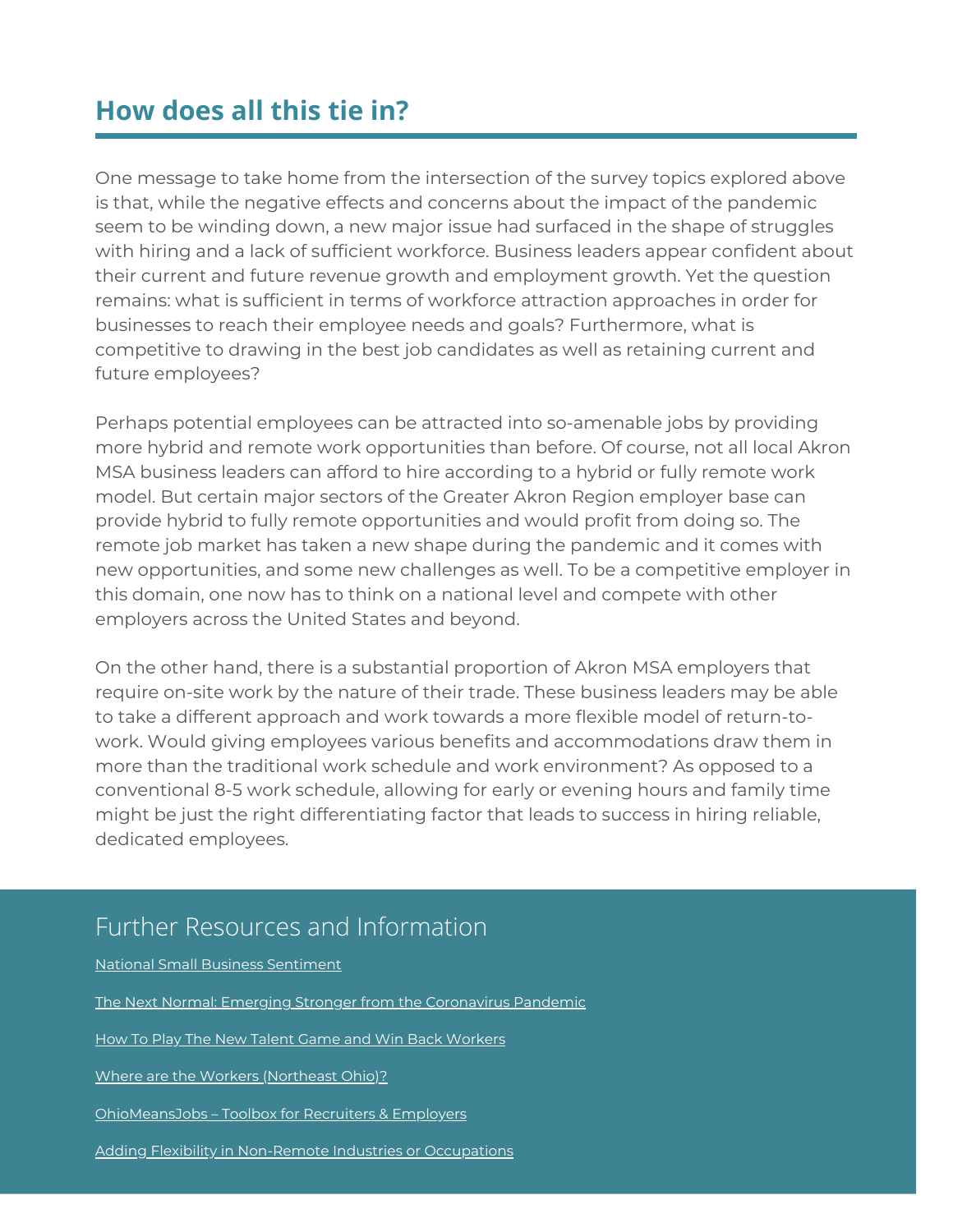### **Greater Akron Chamber 115th Annual Meeting**

### One of the largest gatherings of business leaders in Greater Akron

The GAC Annual Meeting represents an evening of celebration, connection and recognition as the Chamber reflects on its accomplishments and shares its priorities outlined in the newly developed 2022-2024 strategic plan. This event kicks off with a networking reception, followed by dinner, the presentation of the H. Peter Burg Award to County Executive Ilene Shapiro, and updates on key initiatives for both the Chamber and the region.

05/10/2022 4:30 PM - 7:30 PM John S. Knight Center

[REGISTER](https://akronohcoc.weblinkconnect.com/events/TheGreater%20Akron%20Chambers%20115th%20Annual%20Meeting-1139/details) HERE!

### **GAC Activity & Impact Overview**

See how the Greater Akron Chamber has worked on behalf of the business community to deliver direct support to businesses of all sizes and catalyze investment, economic growth, and employment for Greater Akron.

[Learn](chrome-extension://efaidnbmnnnibpcajpcglclefindmkaj/https://greaterakronchamber.org/wp-content/uploads/2022/04/GAC-impact-piece-new.pdf) More

#### **WNLI Leadership Dialogue Featuring Bernett Williams**

05/18/2022 8:00 AM - 9:30 AM Knight Stage at the Akron Civic Theatre

[Register](https://members.greaterakronchamber.org/events/WNLILeadership%20Dialogue%20Featuring%20Bernett%20Williams-2166/details) Here